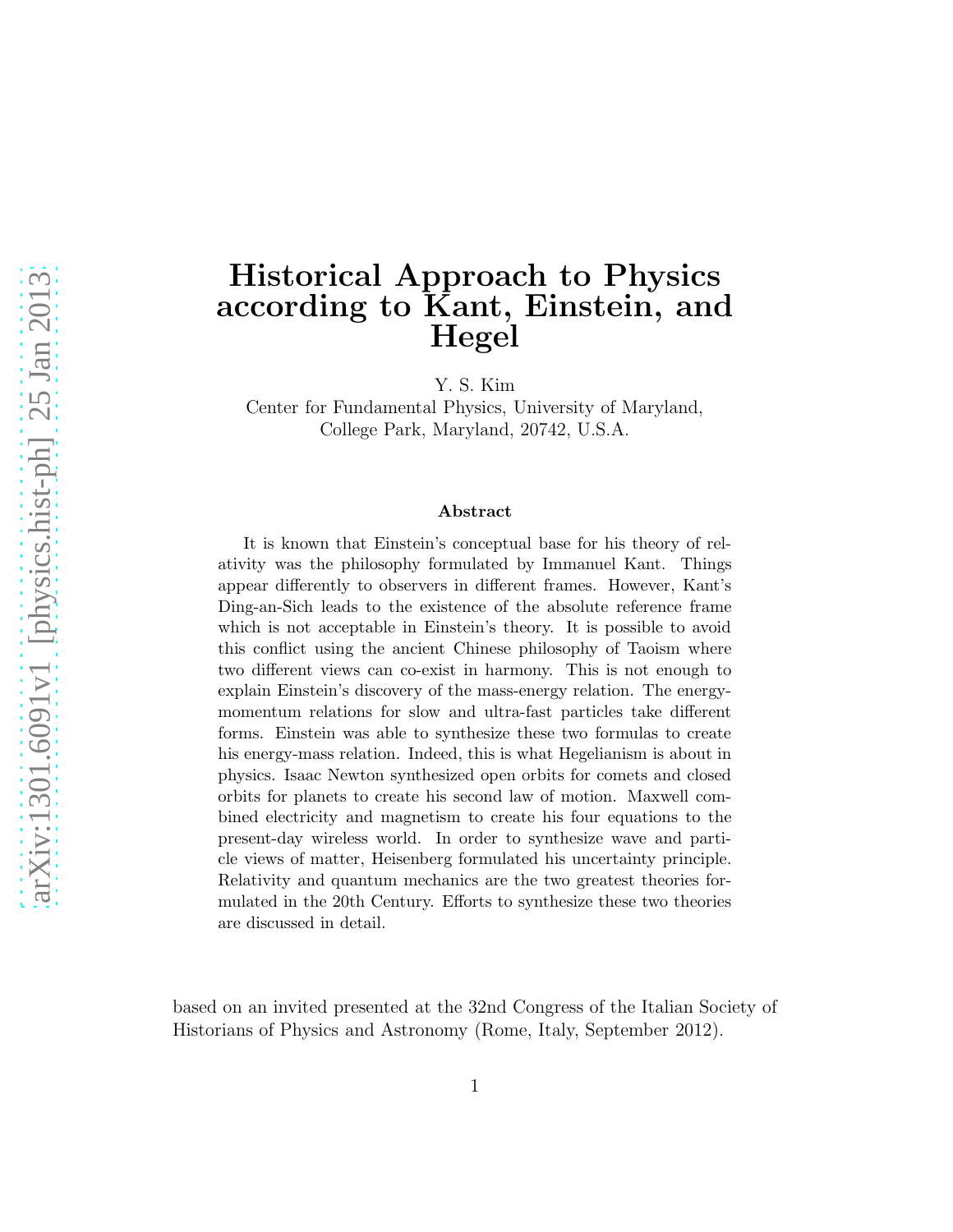#### 1 Introduction

Einstein studied the philosophy of Immanuel Kant during his earlier years. It is thus not difficult to see he was influenced by Kantian view of the world when he formulated his special theory of relativity. It is also known that, in formulating his philosophy, Kant was heavily influenced by the environment of Koenigsberg where he spent eighty years of entire life. The first question is what aspect of Kants city was influential to Kant. We shall start with this issue in this report.

In Einsteins theory, one object looks differently to moving observers with different speeds. This aspect is quite consistent with Kants philosophy. According to him, one given object or event can appear differently to observers in different environments or with different mindsets. In order to resolve this issue, Kant had to introduce the concept of Ding-an-Sich or thing in itself meaning an ultimate object of absolute truth. Indeed, Kant had a concept of relativity as Einstein did, but his Ding-an-Sich led to the absolute frame of reference. Here Kantianism breaks down in Einsteins theory. Kants absolute frame does not exist according to Einstein. In order to resolve this issue, let us go to the ancient Chinese philosophy of Taoism. Here, there are two different observers with two opposite points of view. However, this world works when these two views form a harmony. Indeed, Einsteinism is more consistent with Taoism. The energy-momentum relations is different for a massive -slow particle and for a fast-massless particle. Einsteins relativity achieved the harmony between these two formulas.

This leads us to Hegels approach to the world. If there are two opposite things, it is possible to derive a new thing from them. This is what Einsteinism is all about. Einstein derived his  $E = mc^2$  from two different expressions of the energy-momentum relation for massive and massless particles.

Einstein thus started with Kantianism, but he developed a Hegelian approach to physical problems. Indeed, this encourages us to see how this Hegelianism played the role in developing new laws of physics. For instance, Newtons equation of motion combines the open orbits for comets and the closed orbits of planets.

If this Hegelian approach is so natural to the history of physics, there is a good reason. Hegel derived his philosophy by studying history. Hegel observed that Christianity is a product of Jewish one-God religion and Greek philosophy. Since Hegel did not understand physics, his reasoning was based on historical development of human relations. It is thus interesting proposi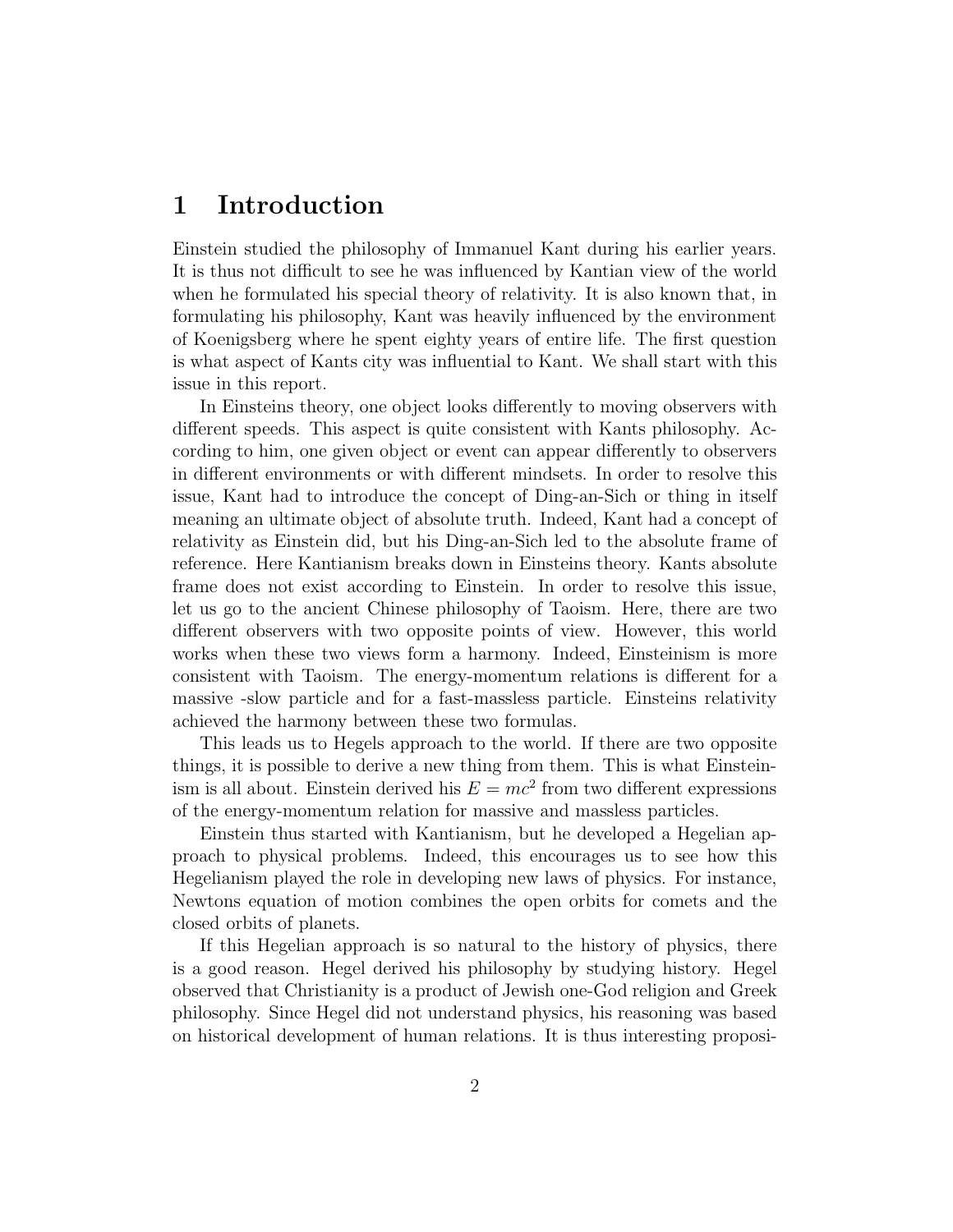tion to interpret Hegels philosophy using the precise science of Physics.

In Secs. 2 and 3, we review how Kantianism was developed and how Einstein was influenced by Kant. In Sec. 4, it is pointed out that Hegelianism is the natural language in understanding physics. In Sec. 5, we examine whether quantum mechanics and relativity can be combined into one theory according to Hegelian approach to the history of physics.

# 2 Geographic Origin of Kantianism and Taoism

Immanuel Kant (1724-1804) was born in the East Prussian city of Koenigsberg, and there he spent 80 years of his entire life. It is agreed that his philosophy was influenced by the lifestyle of Koenigsberg.

The city of Koenigbeerg is located at the Baltic wedge between Poland and Lithuania. As shown in Fig. 1, this place served as the traffic enter for maritime traders in the Baltic Sea. In addition, this city is between the eastern and western worlds (Applebaum 1994). However, there are no natural boundaries such a rivers or mountains. Thus, anyone with a stronger army could come to this area and run the place.



Figure 1: Koenigsberg was a German city along the Baltic coast between Poland and Lithuania. It used to be a meeting place for many people with different viewpoints. This place is now a Russian city called Kaliningrad. China became one country as a collection of many people from different population pockets with different ideas and different lifestyles.

Indeed, Koenigsberg was a meeting place for many people with different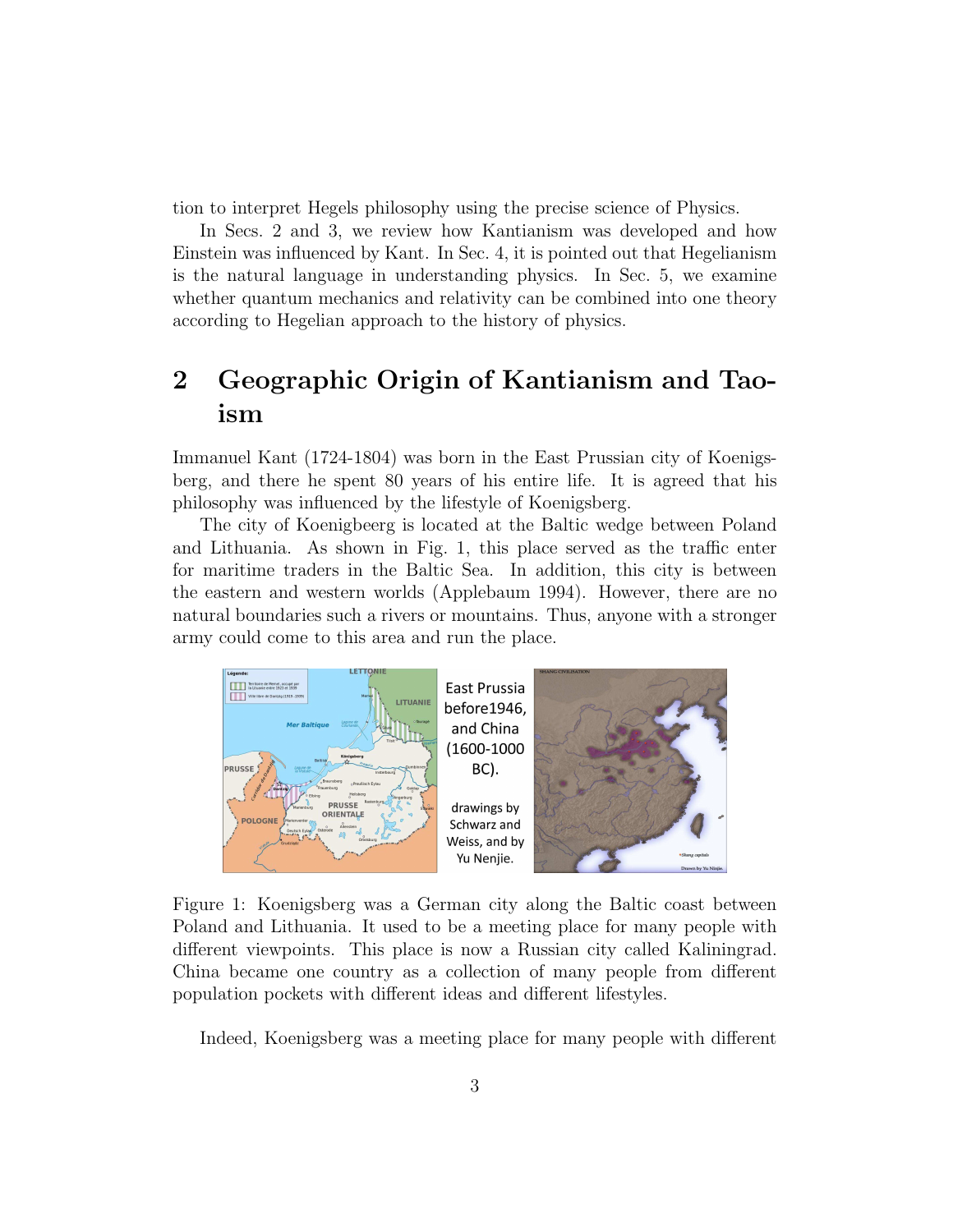ideas and different view points. Kant observed that the same thing can appear differently depending on the observers location or state of mind.

The basic ingredients of Taoism are known to be two opposite elements Yang (plus) and Ying (minus). This world works best if these two elements form a harmony. However, the most interesting aspect of Taoism is that its geographic origin is the same as that of Kantianism. Let us look at the map of China given in Fig 1during the period from 1600 to 100 BC. China started as collection of isolated pockets of population. They then came to banks of the Yellow River, and started to communicate with those from other areas. They drew pictures for written communication leading eventually to Chinese characters.

How about different ideas? They grouped many different opinions into two groups, leading to the concept of Yang and Ying. Immanuel Kant considered many different views, but he concluded that there must be one and only truth.

Indeed, Taoism and Kantianism started with the same environment, but Kant insisted on one truth called Ding-an-Sich, while Taoism ended up with two opposing elements (Kim 2006).



Figure 2: A Coca-Cola can appears differently to two observers from two different angles. Likewise, the electron orbit in the hydrogen atom should appear differently to two observers moving with two different speeds.

### 3 Kantian Influence on Einstein

During his early years, Einstein became quite interested in Kant and studied his philosophy rigorously. This was quite common among the young students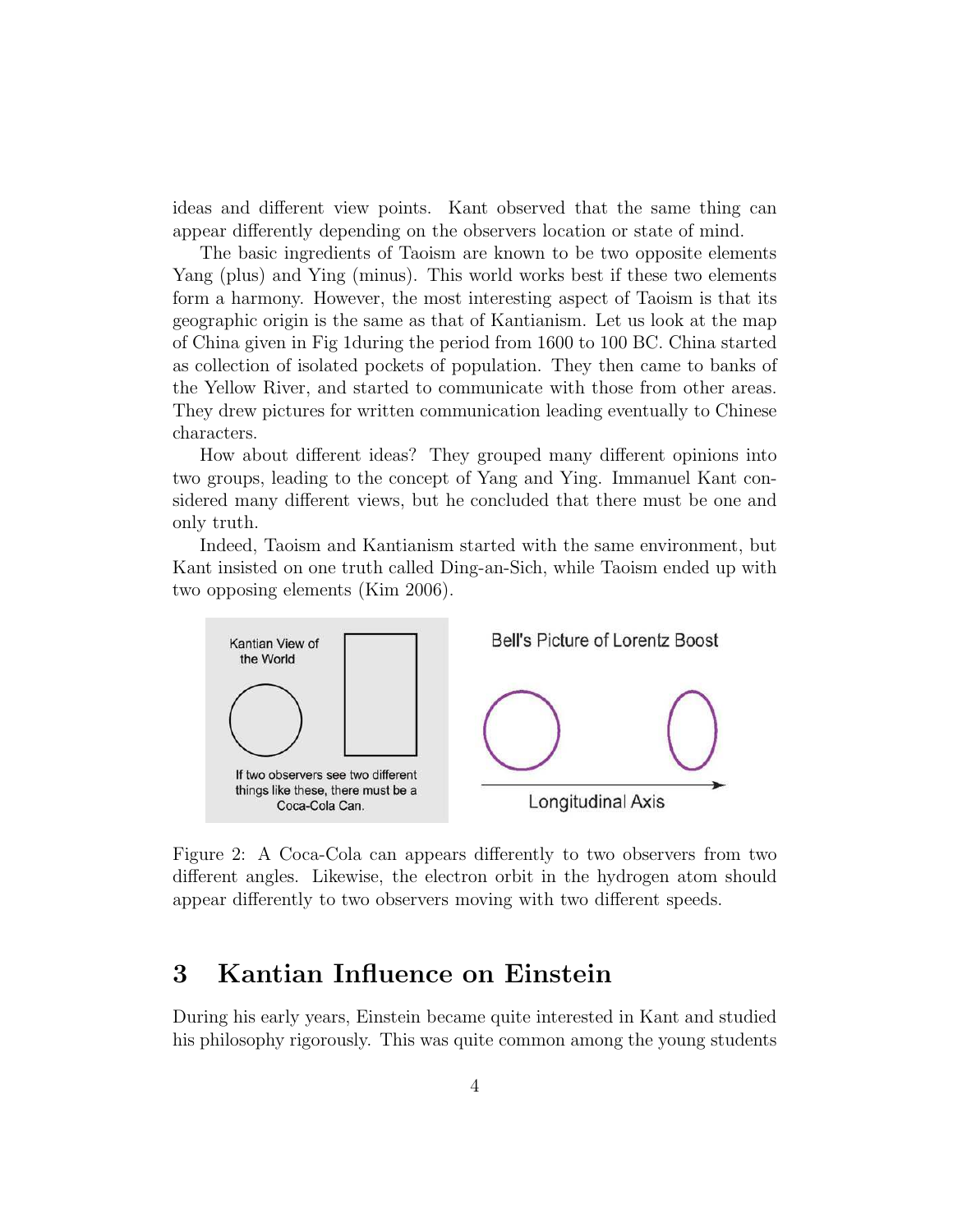during his time. Einstein however studied also physics, and got an idea that one object could appear differently for observers moving with different speeds.

Let us go to Fig. 2. According Kant, an object or event look differently to different observers depending on their places or states of mind. A Coca-Cola can looks like a circle if viewed from the top. It appears like a rectangle if viewed from the side. The Coca-Cola can is an absolute thing or his Dingan-Sich. Likewise, the electron orbit of the hydrogen atom looks like a circle for an observer when both the hydrogen and the observer are stationary. If the hydrogen atom in on a train, our first guess is that it should look like an ellipse. This is what Einstein inherited from Kant.



Figure 3: The energy-momentum relation of a particle takes different form when the particle moves with different speeds. Let us choose two limiting cases. Einstein was able to find the same formula applicable to both. In so doing, he found his  $E = mc^2$ . Likewise, the quark model (Gell-Mann 1964) and the parton model (Feynman 1969) should produce a Lorentz-covariant picture of the bound state.

However, does the hydrogen atom require a Ding-an-Sich? The answer is No. Indeed, Kant attempted to formulate his theory of relativity with an absolute coordinate system corresponding to his Ding-an-Sich. This is the basic departure of Einsteinism from Kantianism

Let us come back to Einstein. Like Kant, Einstein started from different observers looking at a thing differently, but ended up with a particle at the rest and the same particle moving with a speed close to that of light. He then derived his celebrated energy-mass relation, as indicated in Fig. 4 (left). Einstein had to invent a formula applicable to both. This is precisely a Hegelian approach to physics. It is not clear whether Einstein knew he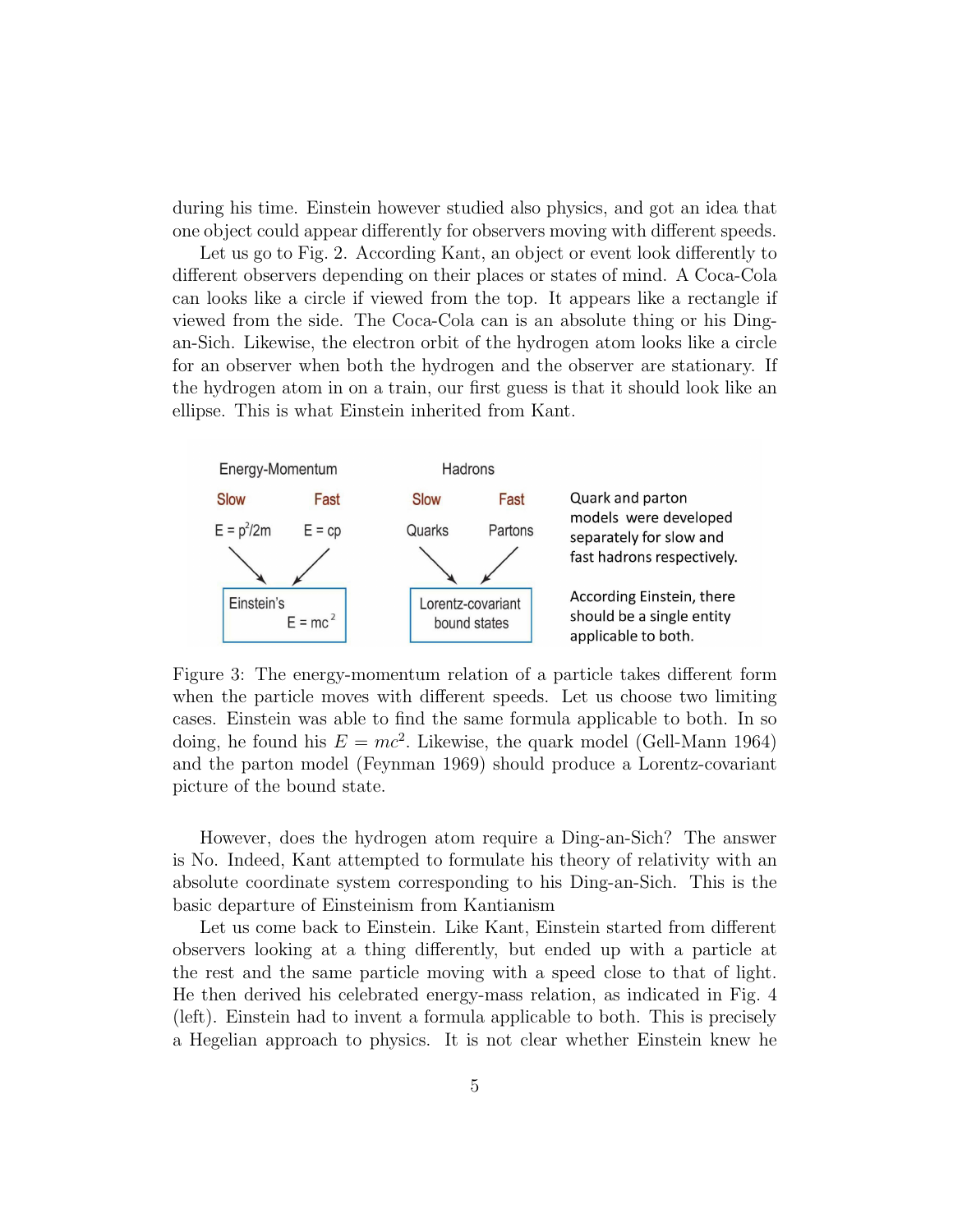

Figure 4: Progresses of physical theories are made when two theories are combined into one. The left side of this figure shows how mechanics was developed. The right figure tells how the mechanics and electromagnetism were led to obey the same transformation law.

was doing Hegel. This remains as an interesting historical problem. As for Einsteins hydrogen atom, we now have hadrons which are bound states of quarks, while the hydrogen atom is a bound state of a proton and an electron. The proton is a hadron and is a charged particle which can be accelerated to the speed very close to that of light. We shall return in Sec. 5 to the problem presented in the right side of Fig. 3.

However, does the hydrogen atom require a Ding-an-Sich? The answer is No. Indeed, Kant attempted to formulate his theory of relativity with an absolute coordinate system corresponding to his Ding-an-Sich. This is the basic departure of Einsteinism from Kantianism Let us come back to Einstein. Like Kant, Einstein started from different observers looking at a thing differently, but ended up with a particle at the rest and the same particle moving with a speed close to that of light. He then derived his celebrated energy-mass relation, as indicated in Fig. 4 (left).

Einstein had to invent a formula applicable to both. This is precisely a Hegelian approach to physics. It is not clear whether Einstein knew he was doing Hegel. This remains as an interesting historical problem. As for Einsteins hydrogen atom, we now have hadrons which are bound states of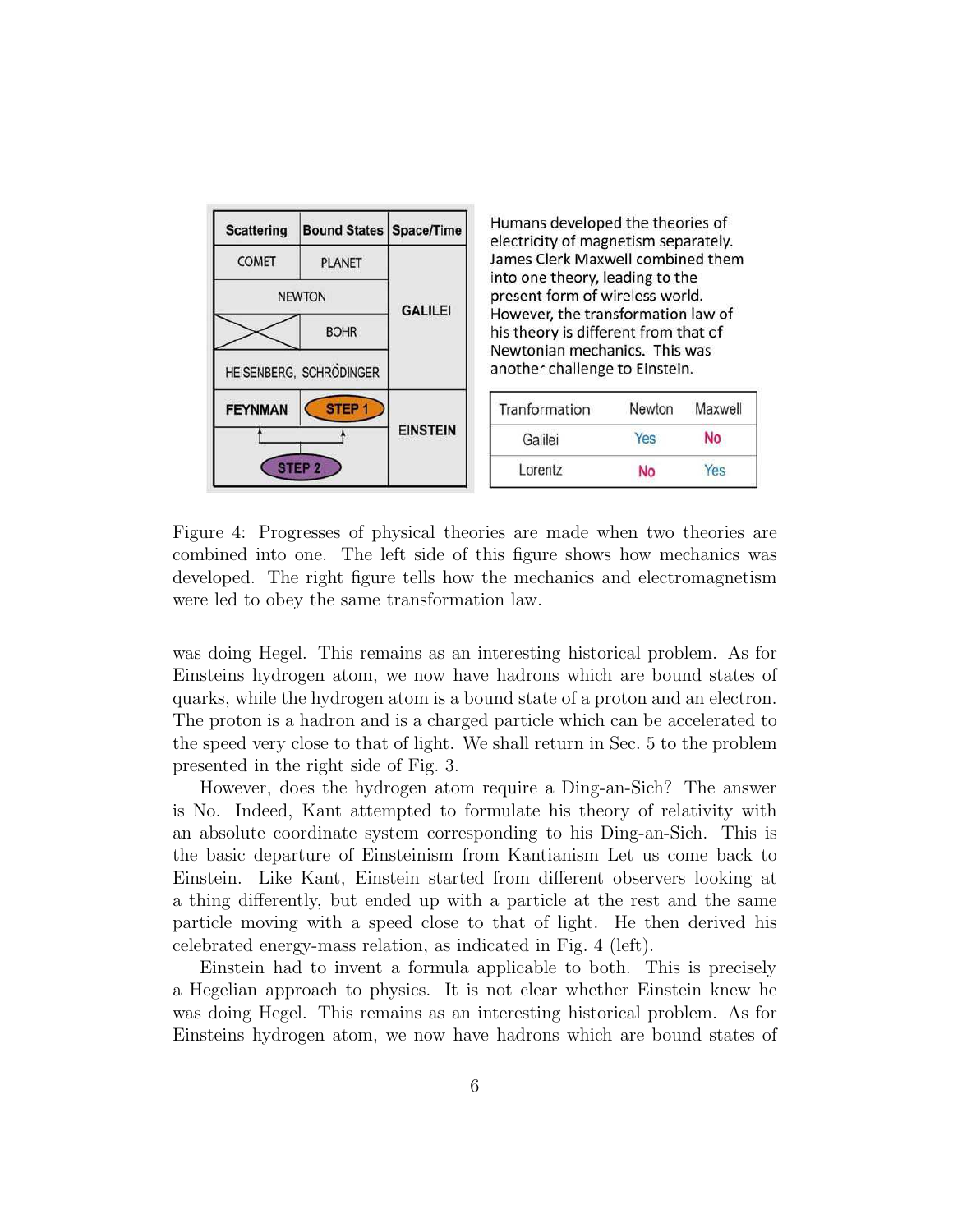quarks, while the hydrogen atom is a bound state of a proton and an electron. The proton is a hadron and is a charged particle which can be accelerated to the speed very close to that of light. We shall return in Sec. 5 to the problem presented in the right side of Fig. 3.

#### 4 Hegelian Approach to the History of Physics

Since Hegel formulated his philosophy while studying history, it is quite natural to write the history of physics according to Hegel. First of all, Isaac Newton combined hyperbolic-like orbits for comets and elliptic orbits for planets to derive his second-order differential equation which is known today as the equation of motion.

James Clerk Maxwell combined the theory of electricity and that for magnetism to formulate his electromagnetic theory leading to the present world of wireless communication. Max Planck observed that the radiation laws are different for low- and high-frequency limits. By deriving one formula for both, he discovered Plancks constant.

Werner Heisenberg observed the matter appears as a particle also appears as a wave, with entirely different properties. He found the common ground for both. In so doing, he found the uncertainty relation which constitutes the foundation of quantum m echanics.

Indeed, quantum mechanics and relativities were two most fundamental theories formulated in the twentieth century. They were developed independently. The question is whether they can be combined into one theory. We shall examine how Hegelian approach is appropriate for this problem in Sec. 5.

# 5 How to combine Quantum Mechanics and Relativity

Here again, the problem gets divided into scattering and bound state problems. Quantum field theory was developed for scattering problems, and this theory is accepted as a valid theory, as is illustrated in Fog. 4.

For bound-state problems, Paul A. M. Dirac wrote three important papers on this subject (Dirac 1927,1945, 1949). His 1927 paper tells us there is a time-energy uncertainty relation. In 1945, he attempted to use the harmonic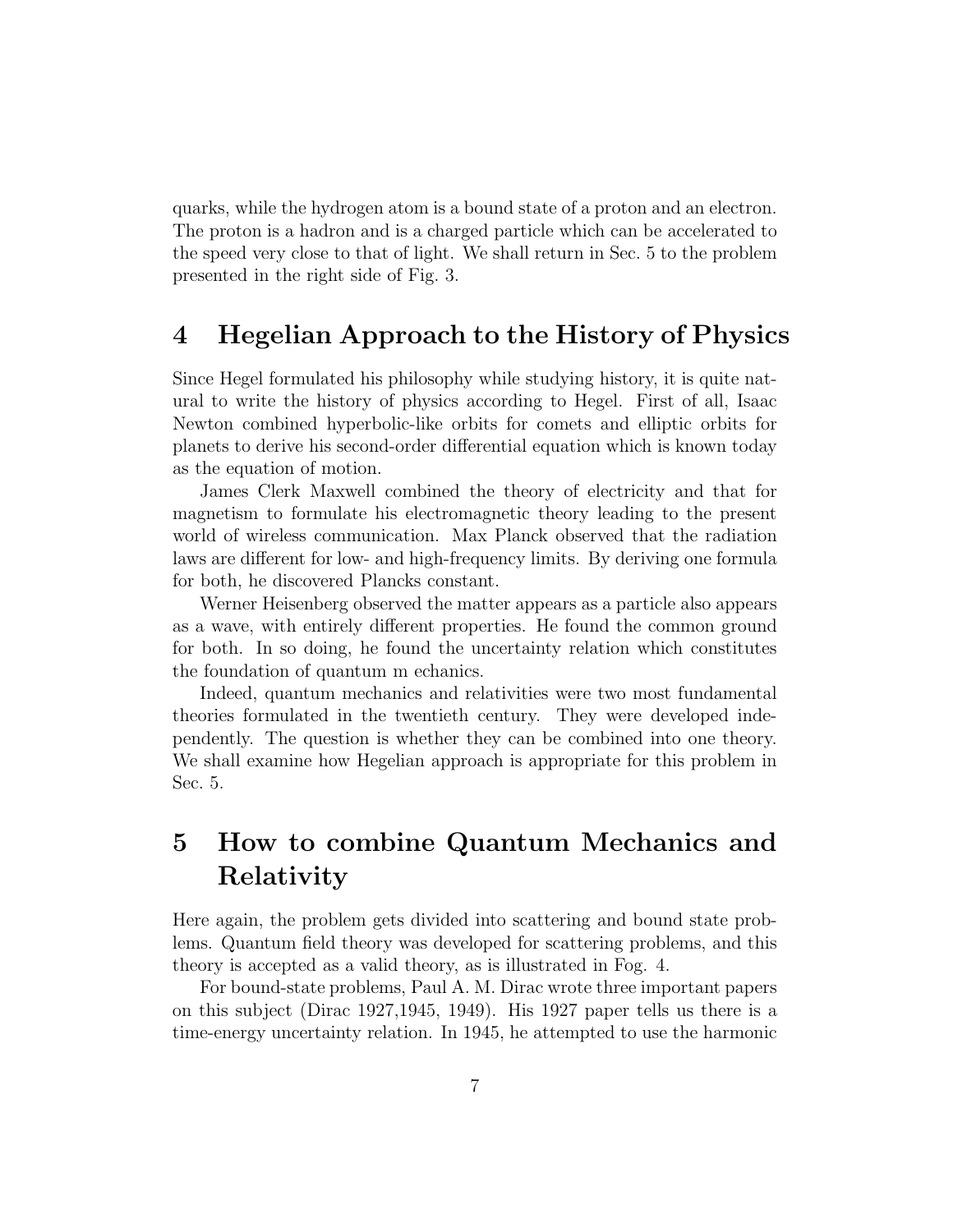

Figure 5: Diracs quantum mechanics (1927,1945) and Diracs relativity (1949). If they are combined, it leads to a Lorentz-covariant bound-state picture which produces the quark and parton models are two different limiting cases of one formula, just as in the case of Einsteins energy-momentum formula.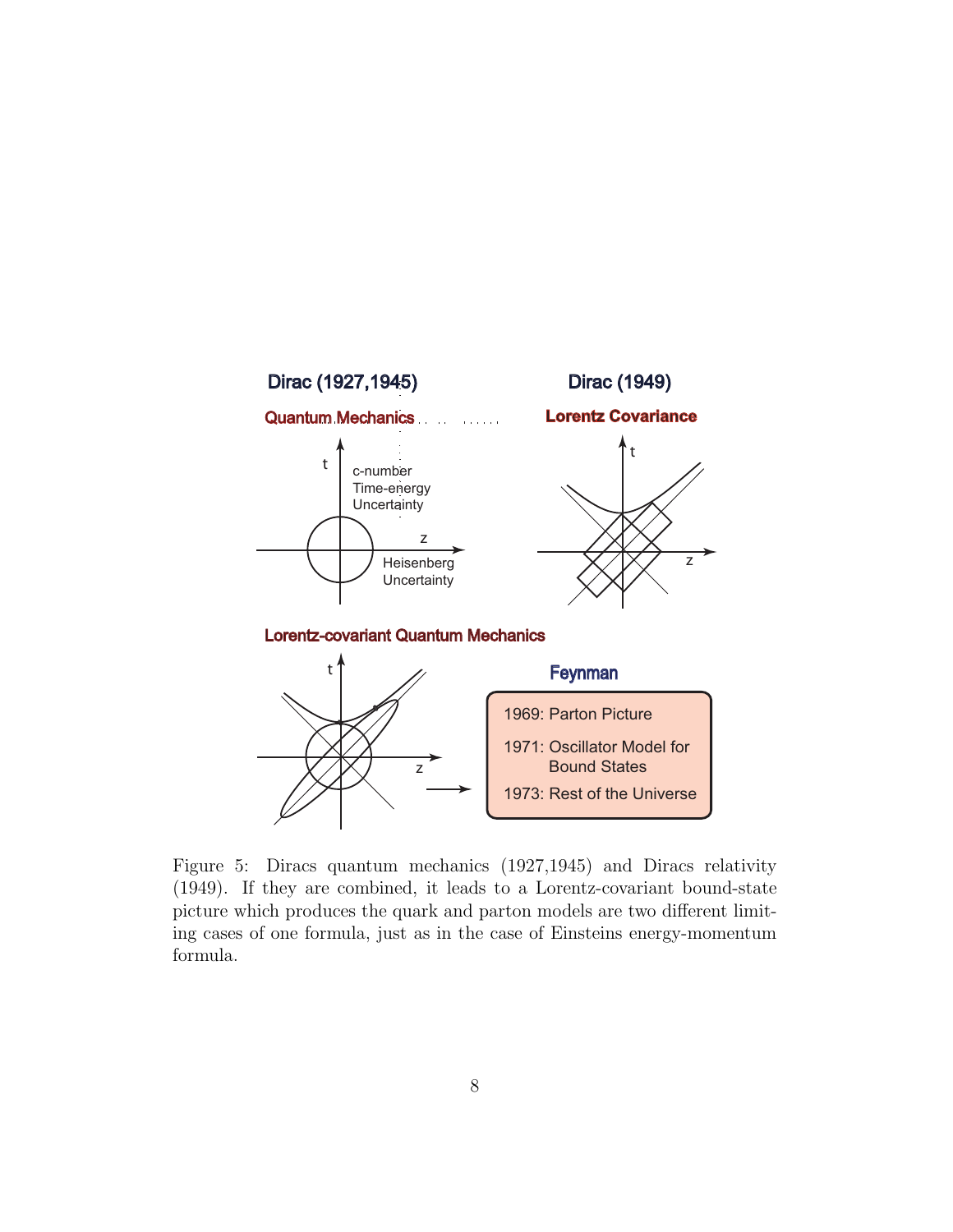

Figure 6: Kant, Einstein, and Hegel. It is appropriate to place Einstein between Kant and Hegel.

oscillator to formulate quantum mechanics applicable to Einsteins world. If we combine or Hegelize Diracs 1927 and 1945 papers, we end up with the circle given in Fig. 5.

In 1949, Dirac showed the Lorentz boost can be described as a squeeze transformation as shown in Fig. 5. If we Hegelize the circle and the squeezed rectangle, we arrive at the ellipse (Kim and Noz 2011) which can explain what happens in the real world including the quark model (Gell-Mann 1964) and the parton model (Feynman 1969). This Hegelian procedure corresponds to Step 1 in Fig. 4.

The final step in constructing Lorentz-covariant quantum mechanics is to show that the scattering and bound states share the same set of fundamental principles (Han et al. 1981). This Hegelians procedure is illustrated in as Step 2 in Fig. 4.

### 6 Kant, Hegel, and Einstein

Kant and Hegel are two of the most fundamental thinkers affecting our present-day lifestyles. However, their philosophies were based largely on social events and applicable to formulation of social sciences. It is gratifying to note that Einstein gives us a more concrete picture of their approaches to the problems. By building the bridge between Kant and Hegel as illustrated in Fig. 6, Einstein not only gives us the precise description of how physical